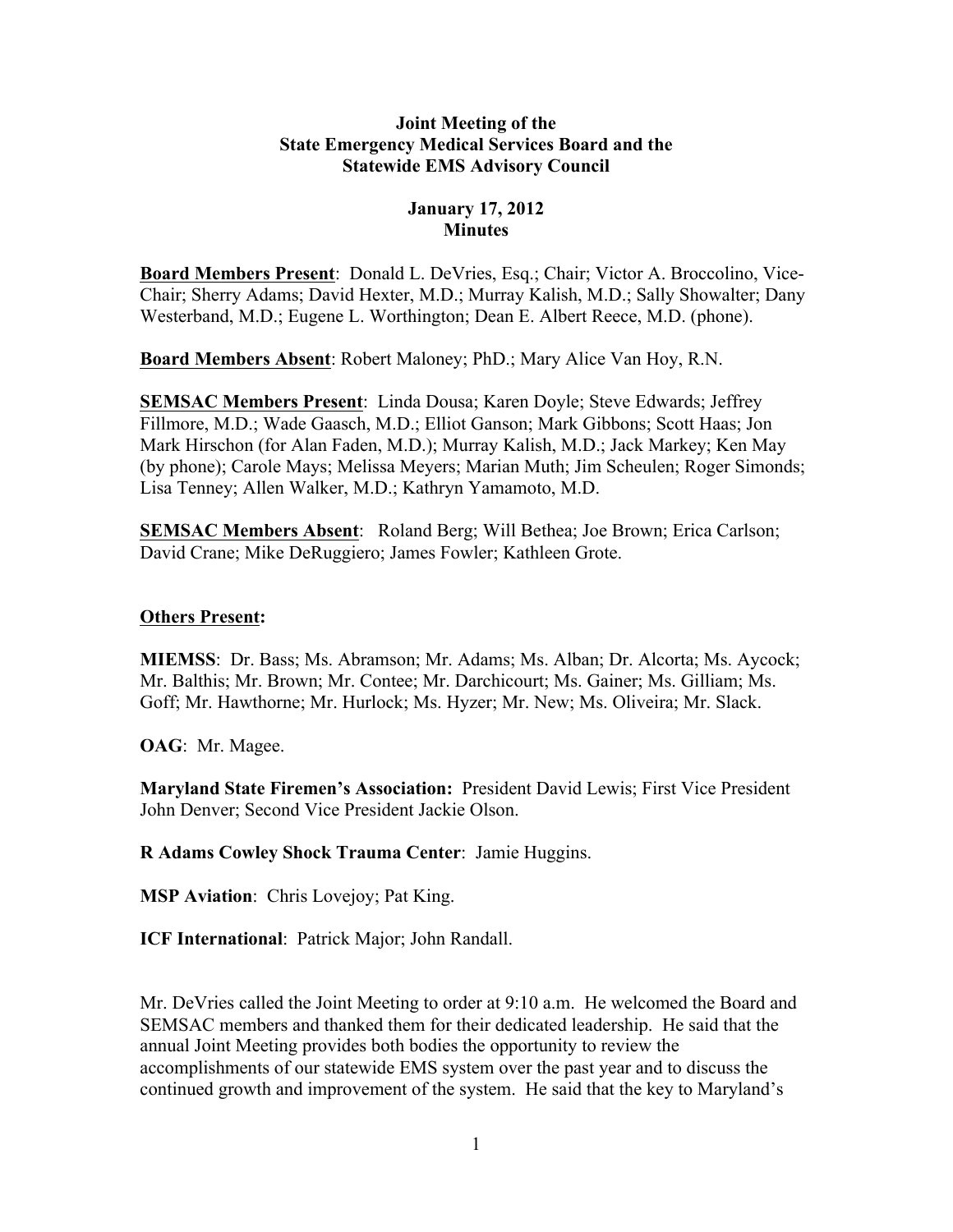continued success is its ethic of cooperative excellence. Dr. Kalish joined Mr. DeVries in his remarks expressing similar sentiments.

**Rapid Sequence Intubation (RSI) Protocol**. Dr. Alcorta said that the continuing shortage of Midazolam had resulted in problems for jurisdictions that were using the RSI Protocol. He asked the Board to approve the addition of Ketamine to the RSI Protocol. Dr. Kalish noted that Ketamine carried with it the potential for abuse and also caused increased salivary secretions. Dr. Alcorta responded that those issues would be covered in provider training and noted the availability and relative low cost of Ketamine.

### **ACTION: Upon the motion of Dr. Hexter, which was seconded by Ms. Showalter, the Board approved the addition of Ketamine to the RSI Protocol.**

Mr. DeVries introduced and welcomed Ms. Sherry Adams as the representative of the Secretary of the Department of Health & Mental Hygiene (DHMH) to the EMS Board. Ms. Adams replaces Dr. David Fowler as the DHMH representative.

Dr. Kalish introduced and welcomed Lisa Tenney as the new General Public representative to SEMSAC.

## **Reports by the Entities Supported by the EMS Operations Fund (EMSOF)**

MIEMSS. Dr. Bass reviewed the major issues and accomplishments of 2011. The Board of Public Works approved the purchase of six (6) Augusta Westland AW139 Helicopters, with an option on six (6) more. MSP Aviation continues work toward Part 135 certification. The EMS Board concurred with the recommendations of the Helicopter Basing Study which was submitted to the Maryland General Assembly. A new helicopter CAD – "Flight Vector" – is in use and should provide better functionality and data. MIEMSS monitors helicopter utilization and reviews usage data each day. The numbers of MSP Medavac scene and interfaculty transports have increased slightly, and review of outcome indicates that severity adjusted mortality has decreased according to TRISS.

Dr. Bass reviews the changes at the national level regarding EMS Education, including the National Core Content, Scope of Practice, Educational Standards and EMS Program Accreditation. He reviewed Maryland's timeline for transition to the new national standards. He said that MIEMSS is continuing its consideration of National Registry testing for EMTs. He also reviewed the current recertification options for Maryland providers. He said that Protocol Update classes would be available on February  $1<sup>st</sup>$ , for the 2012 version of the Maryland Medical Protocols that will go into effect on July  $1<sup>st</sup>$ .

Dr. Bass said that the Legislature had passed the "MOLST" (Medical Order for Life-Sustaining Treatment) law in 2011 that implemented a new form for end-of-life care decisions. MIEMSS has an on-line course for providers regarding the new form. The Department of Health & Mental Hygiene (DHMH) is still working to complete the regulations for the new law.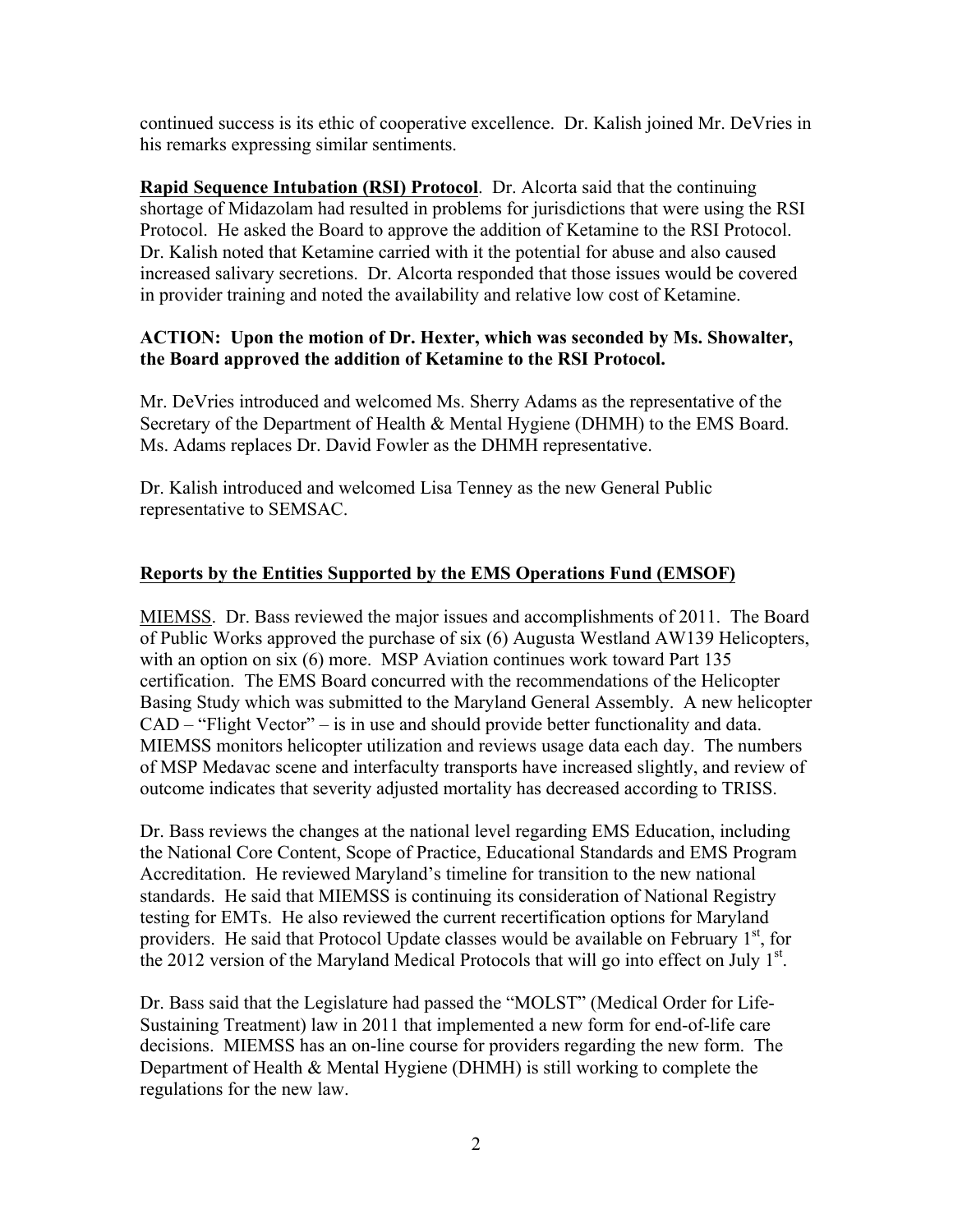Dr. Bass reported that the transition from eMAIS to eMEDS was proceeding well throughout the State and thanked the Maryland Department of Transportation's Office of Highway Safety for their assistance in funding eMEDS. He stressed the importance of the eMEDS patient care information.

Dr Bass reported that 23 hospitals had been designated as Cardiac Interventional Centers during the year. He said that implementation of the STEMI Program had been very successful.

Dr. Bass said that MIEMSS would continue to work with the House of Delegates EMS Workgroup on issues important to the statewide system. Chief among those issues is the solvency of the Maryland EMS Operations Fund. He said that ensuring the solvency of the Fund was critical for addressing system needs, including securing adequate funding for the Amoss Fund, improving the EMS Communications systems, and implementing the new national standards.

R Adams Cowley Shock Trauma Center. Ms. Doyle presented the report for the Shock Trauma Center. She said that the Center continued to see an increase in patient volume and that the Operating Room volume had also increased, which was an indication of patient acuity. She reviewed the volume of neurotrauma patients, which include those with traumatic brain injury, spinal cord injuries, or both.

Ms. Doyle presented the volume of interhospital transfer patients. She noted that the number for the current fiscal year was somewhat lower than in previous periods. She said that there were lost transfers during the year most likely due to increased volume of direct admissions, plus the physical constraints of the current facility. Ms. Doyle also presented the Hyperbaric Chamber Dive hours and noted that year-to-date hours were 96 more than the same period the previous year.

Ms. Doyle summarized the Center's 2011 Highlights which included successful base station re-designation. She said that the Center's Critical Care Tower, currently under construction, is now fully enclosed with interior work progressing. She said the Tower is scheduled to open in 2013. Ms. Doyle also summarized the activities of the Center for Injury Prevention and Policy which totaled 70 events during the year with 2,153 attendees. She also described the outreach and education activities of the Shock Trauma Center over the last six months.

Ms. Doyle closed by thanking the Board and SEMSAC for their support of the Shock Trauma Center.

Maryland Fire & Rescue Institute. Mr. Edwards presented the report for MFRI . He said that during the past year, MFRI had provided training to over 34,000 students through more than 866,000 training hours. He said that the Northeast Regional Training Center had opened in September 2011. He said that MFRI's Incident Command Simulation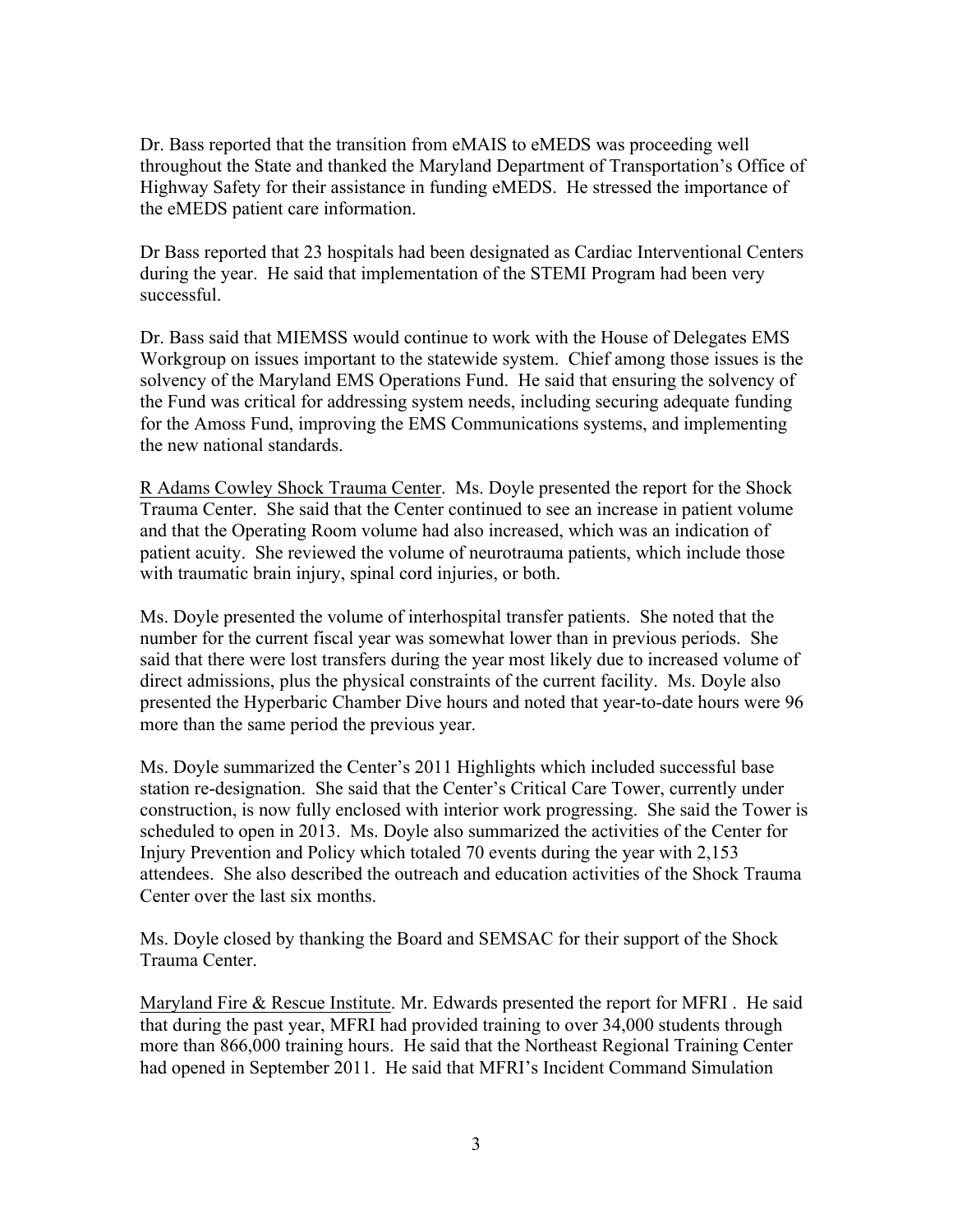Center is offering courses to allow providers to maintain their skills and practice them in a variety of scenarios, which is much less expensive than using drills for that purpose.

Mr. Edwards said that over the past year, MFRI had worked on issues surrounding provider Medical Clearance in the interest of improved firefighter health and safety. He noted that there was a great need for this initiative since nationally, about 12% of firefighter deaths occur during training activities. He thanked the MSFA for their participation in this initiative.

Mr. Edwards said that MFRI had trained its instructors to the new national standards and were able to teach the new EMT and EMR Training Courses. Mr. Edwards thanked the EMS Board & SEMSAC for their support and cooperation over the past year

MSP Aviation Command. Major Gibbons reported that he hoped that delivery of the first of the new helicopters would occur in the Spring. He said that the MSP had put together an Operational Planning Team to help with the transition to the new helicopters. He said that the MSP was hoping to add 40 new paramedics and was pursuing different strategies to meet that goal.

Major Gibbons said that the Helicopter Maintenance Study had been submitted to the Legislature. He said that the MSP had instituted the practice of "Dynamic Deployment" in Ocean City during the summer months and also in Cecil County during the period covering Memorial Day to Thanksgiving. He said that these strategies had been successful in both areas.

Major Gibbons said that the availability of the aviation sections had been increased in 2011, although flight times were somewhat decreased due to section-level maintenance. He noted that utilization of commercial services for scene transports was down significantly.

Major Gibbons discussed several new initiatives, including Flight Vector and AV Track, an aviation maintenance software to replace MX Manager. He said that the Air Crew Training Center would be located in Sykesville, and MSP Aviation would be seeking capital monies for this Training Center.

Major Gibbons said that the transition to Part 135 was on-going and introduced two of the consultants from ICF International, Patrick Major and John Randall, who are working with MSP Aviation to accomplish the transition. Mr. Major and Mr. Randall provided an overview of the efforts being directed toward attaining Part 135 status.

National Study Center for Trauma & EMS. Dr. Hirshon reported on the Study Center activities. He said that the Center was celebrating its  $25<sup>th</sup>$  anniversary this year. He said that the Study Center is holding monthly research seminars, focusing on topics of interest. He said that the Center is actively looking for an EMS Research Fellow and would like to increase the number of publications coming from the Center.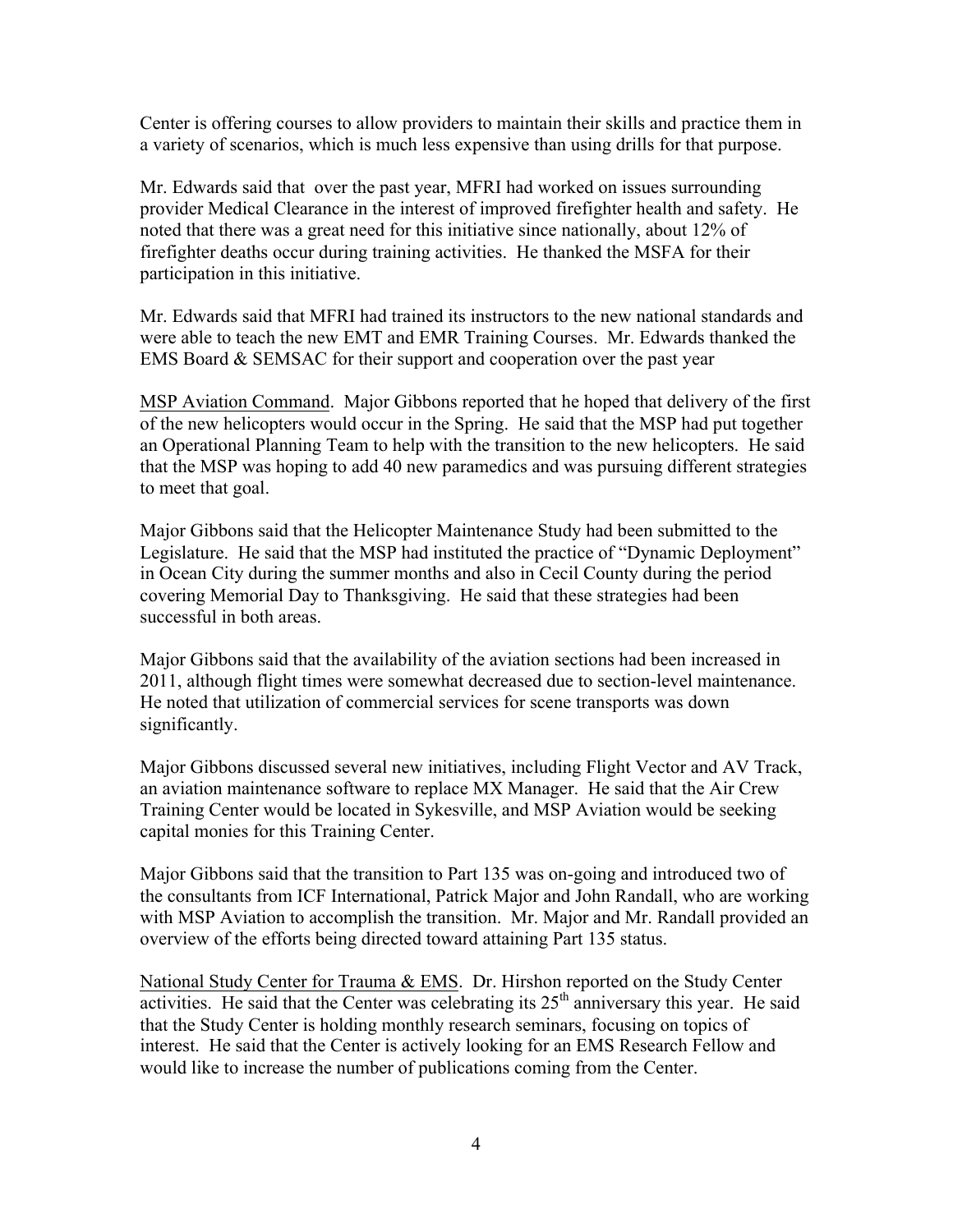Dr. Hirschon summarized several of the Study Center's research initiatives, including those by Dr. Pat Dischinger and Dr. Mackenzie. He said that the Study Center had been received funding for another five years of injury research training in Egypt

Dr. Hirschon said that the Study Center had been working with MIEMSS on research and program initiatives. He said that the Study Center is helping MIEMSS to create a data dictionary for the eMEDS data elements. He said they are also trying to look at helicopter and GIS and patterns of usage over time, as well as the impact of the Queen Anne's Emergency Center.

Maryland State Firemen's Association. President Lewis thanked the EMS Board and SEMSAC for their support. He said that the MSFA had suffered two significant losses with the deaths of Past President Atkins from Berlin in December and Past President Mattingly the day before.

President Lewis said that the MSFA was committed to working for additional funding for the Amoss Fund, as well as for support for tuition costs for providers. He said that the MSFA would be hosting its Legislative Reception in Annapolis on January  $31<sup>st</sup>$ .

President Lewis said that Responder Safety had been a big focus during the past year and the MSFA had participated in addressing issues regarding medical clearance, as well as ambulance safety. He also noted that the MSFA had participated in the Emergency Services Life Safety Task Force in November and would participate in another program on May  $5<sup>th</sup>$  focusing on health & wellness.

President Lewis expressed concerns regarding Maryland's implementation of the new national standards and the potential impact of the changes on volunteers. He said that many departments already have significant challenges in recruitment and retention and that he is concerned that the increase in hours and complexity may further erode recruitment and retention. He recommended that a work group with career work and volunteers be convened to discuss the impact of increased hours; he also suggested that the issue of developing a bridge from EMR to EMT be explored.

## **OLD BUSINESS**

None.

#### **NEW BUSINESS**

Trauma System Report. Dr. Bass said that several years ago, the Joint Chairmen had requested that the Maryland Health Care Commission and MIEMSS review the current configuration of trauma centers and develop any necessary recommendations to improve the current configuration. As part of the study, the MHCC and MIEMSS were to include recommendations regarding the addition of new, or the consolidation of existing, trauma